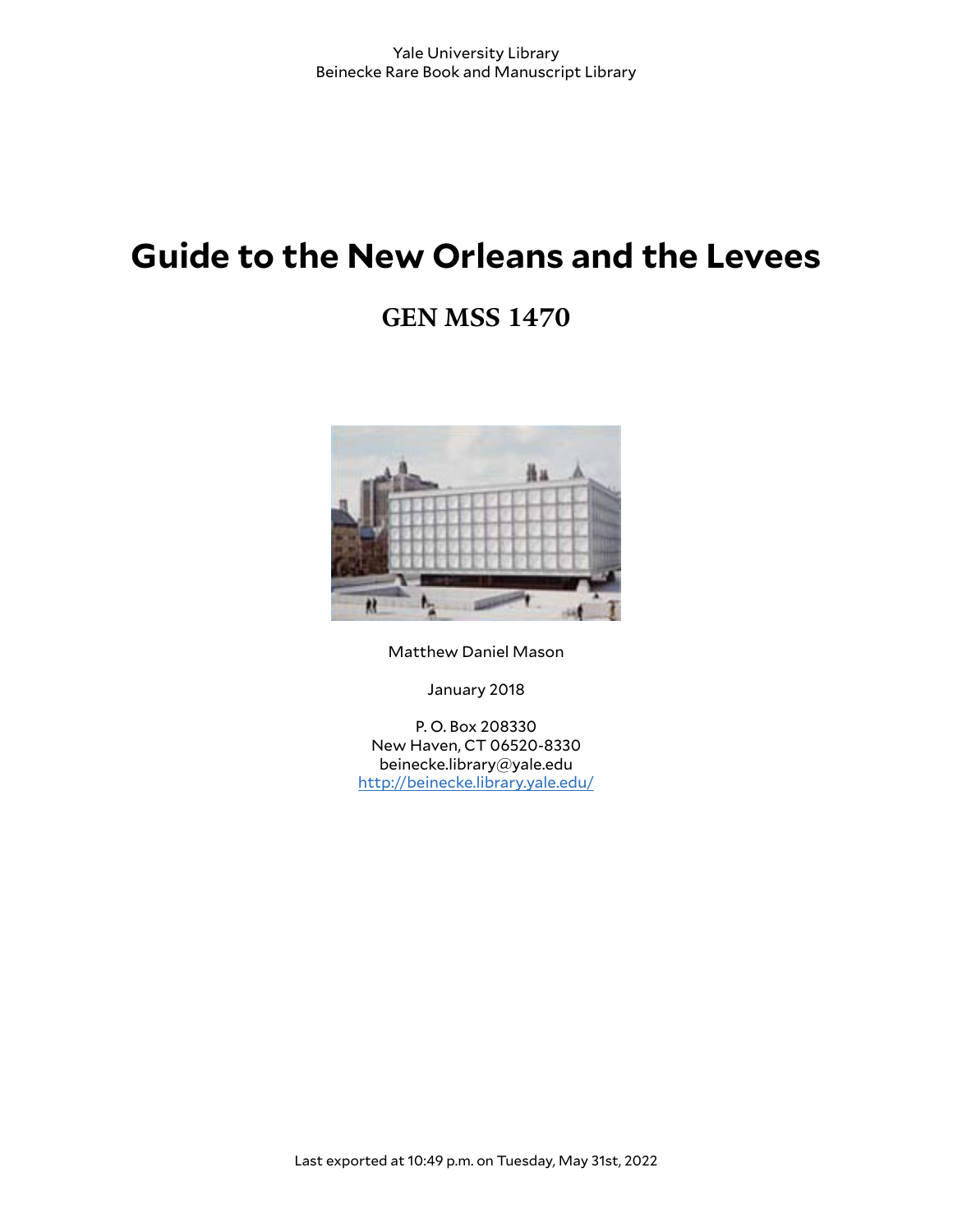## **Table of Contents**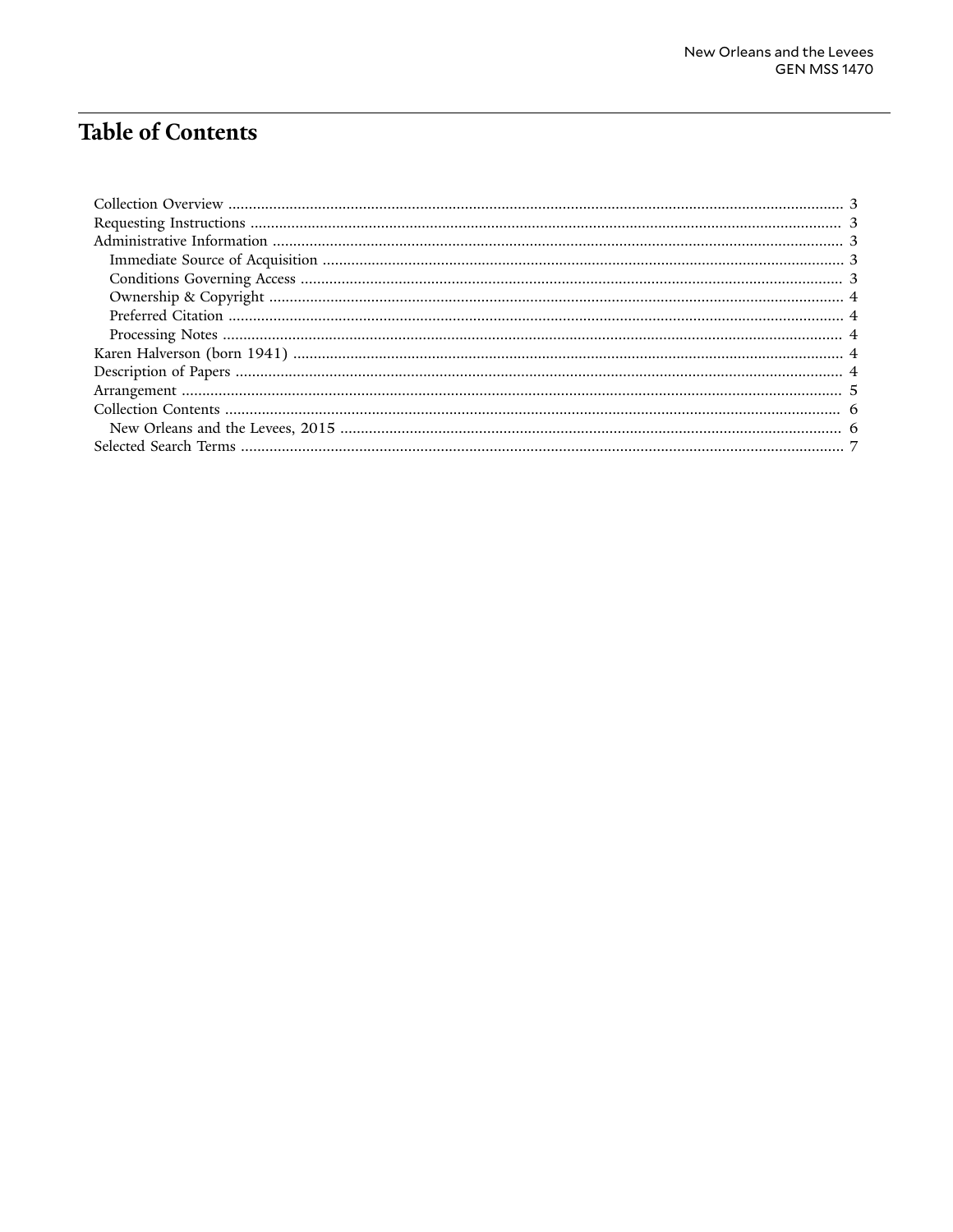### <span id="page-2-0"></span>**Collection Overview**

|                                                       | <b>REPOSITORY:</b> Beinecke Rare Book and Manuscript Library<br>P.O. Box 208330<br>New Haven, CT 06520-8330<br>beinecke.library@yale.edu<br>http://beinecke.library.yale.edu/                                                                                                        |
|-------------------------------------------------------|--------------------------------------------------------------------------------------------------------------------------------------------------------------------------------------------------------------------------------------------------------------------------------------|
| <b>CALL NUMBER: GEN MSS 1470</b>                      |                                                                                                                                                                                                                                                                                      |
|                                                       | <b>CREATOR:</b> Halverson, Karen, 1941-                                                                                                                                                                                                                                              |
|                                                       | <b>TITLE:</b> New Orleans and the Levees                                                                                                                                                                                                                                             |
| <b>DATES: 2015</b>                                    |                                                                                                                                                                                                                                                                                      |
| <b>PHYSICAL DESCRIPTION: 2.17 linear feet (1 box)</b> |                                                                                                                                                                                                                                                                                      |
| <b>LANGUAGE: In English</b>                           |                                                                                                                                                                                                                                                                                      |
|                                                       | <b>SUMMARY:</b> Twenty photographs of sites and portraits of people on and near levees<br>surrounding New Orleans, Louisiana, created by Karen Halverson in spring<br>2015. Images include views of buildings and ships as well as people in Orleans<br>Parish and Jefferson Parish. |
|                                                       | <b>ONLINE FINDING AID:</b> To cite or bookmark this finding aid, please use the following link: https://<br>hdl.handle.net/10079/fa/beinecke.neworleansandthelevees                                                                                                                  |

### <span id="page-2-1"></span>**Requesting Instructions**

To request items from this collection for use in the Beinecke Library reading room, please use the request links in the HTML version of this finding aid, available at [https://hdl.handle.net/10079/fa/](https://hdl.handle.net/10079/fa/beinecke.neworleansandthelevees) [beinecke.neworleansandthelevees.](https://hdl.handle.net/10079/fa/beinecke.neworleansandthelevees)

To order reproductions from this collection, please send an email with the call number, box number(s), and folder number(s) to [beinecke.images@yale.edu.](mailto:beinecke.images@yale.edu)

Key to the container abbreviations used in the PDF finding aid:

b. box

f. folder

### <span id="page-2-2"></span>**Administrative Information**

### <span id="page-2-3"></span>**Immediate Source of Acquisition**

Purchased from Karen Halverson on the Frederick W. and Carrie S. Beinecke Fund for Western Americana, 2016.

### <span id="page-2-4"></span>**Conditions Governing Access**

This material is open for research.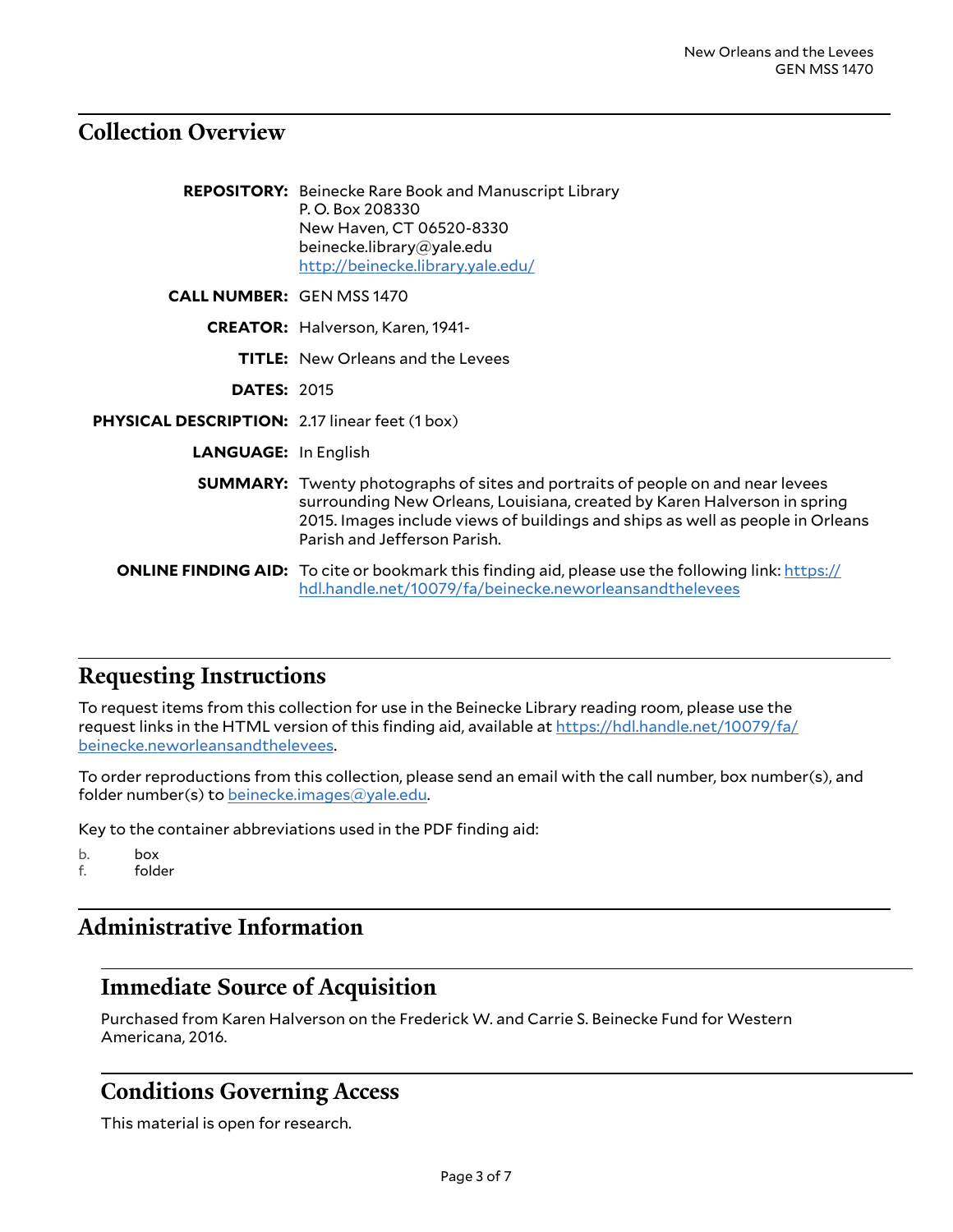### <span id="page-3-0"></span>**Ownership & Copyright**

The Karen Halverson, *New Orleans and the Levees*, are the physical property of the Beinecke Rare Book and Manuscript Library, Yale University. Literary rights, including copyright, belong to the authors or their legal heirs and assigns. For further information, consult the appropriate curator.

### <span id="page-3-1"></span>**Preferred Citation**

Karen Halverson, *New Orleans and the Levees*. General Collection, Beinecke Rare Book and Manuscript Library, Yale University.

### <span id="page-3-2"></span>**Processing Notes**

Collections are processed to a variety of levels, depending on the work necessary to make them usable, their perceived research value, the availability of staff, competing priorities, and whether or not further accruals are expected. The library attempts to provide a basic level of preservation and access for all collections, and does more extensive processing of higher priority collections as time and resources permit. These materials have been arranged and described according to national and local standards. For more information, please refer to the Beinecke Manuscript Unit Processing Manual.

Each folder in the collection contains a single inkjet print.

### <span id="page-3-3"></span>**Karen Halverson (born 1941)**

Karen Halverson is a documentary landscape photographer. Born in Syracuse, New York, Halverson received a Bachelor of Arts from Stanford University and Masters of Arts from Brandeis University and Columbia University. In 1975, she made her first photographic project, which documented the Garment District in New York City. Much of her work documents the tension between the natural and cultural landscapes of the American West. She is the author of *Downstream: Encounters with the Colorado River* (University of California Press, 2008), which retraces the route of John Wesley Powell's expeditions and explores what contemporary Americans have made of the waterway.

### <span id="page-3-4"></span>**Description of Papers**

Views of sites and portraits of people on and near levees surrounding New Orleans, Louisiana, created by Karen Halverson in spring 2015 and printed as color inkjet prints on Canson Platine Fibre Rag Paper, 20 x 24 inches (51 x 61 centimeters). Images include views of buildings and ships as well as people in Orleans Parish except where noted in the guide. The prints are untitled with parenthetical numbers provided by Halverson to differentiate images. The collection comprises an edition numbered three of twelve.

In an artist's statement that accompanied the collection upon acquisition in 2016, Halverson describes the work:

For many years, much of my work as a photographer has focused on the human relationship to the landscape. Recently, I headed to New Orleans, a city with a unique and precarious relationship to its natural environment. New Orleans sits in a bowl, half of it below sea level, edged by the Mississippi River to the South, wetlands to the West, and large lakes North and East. It is a city that requires a complex system of levees and underground pumps to stay dry. Within a few days of arriving in New Orleans; I decided to photograph the levees themselves, the views they afford, and the people who make use of them.

In 1718, the French established the settlement of New Orleans along a natural levee made up of silt deposited by the Mississippi River. Ever since colonial times, man-made levees, either earthen berms or concrete walls, have been built against the surrounding waters. But the man-made levees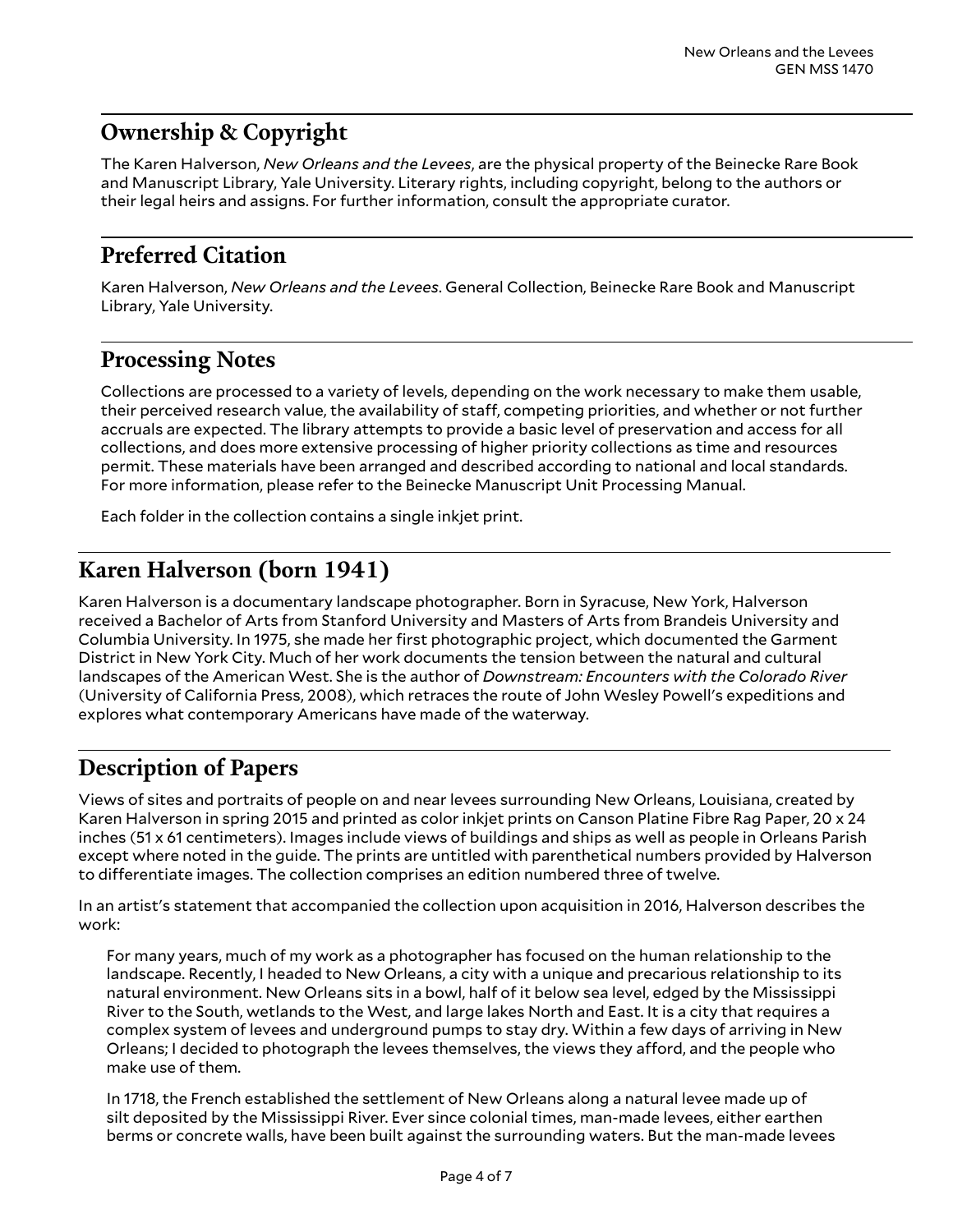also prevent natural silt deposition. As a result, New Orleans is sinking while, at the same time, sea levels are rising due to climate change.

There have been dozens of hurricanes over the centuries, but Hurricane Katrina, in 2005, was epic. Eighty percent of the city was flooded. It is now well established that the design and construction of the levees were seriously flawed. Since Katrina, they have been rebuilt based on computergenerated models of potential storms.

Although the levees are meant for flood control, from early on they also served another purpose. Gentlemen and "free colored courtesans" (Thomas Ashe, *Travels in America*, 1811) gathered on them in search of fresh air. Today the levees are popular strolling places for the great mix of people who live in or visit New Orleans. From most points in the city, the levees block the view of the Mississippi River. So, a walk along the levee offers not only fresh air and a chance to mingle, but also a look at the business of the river, the huge shipping facilities and oil refineries that line the river's edge and that reflect a significant part of the New Orleans economy. This series of photographs, *New Orleans and the Levees*, is the result of my stroll along the levees during the spring of 2015.

#### <span id="page-4-0"></span>**Arrangement**

Arranged by the creator.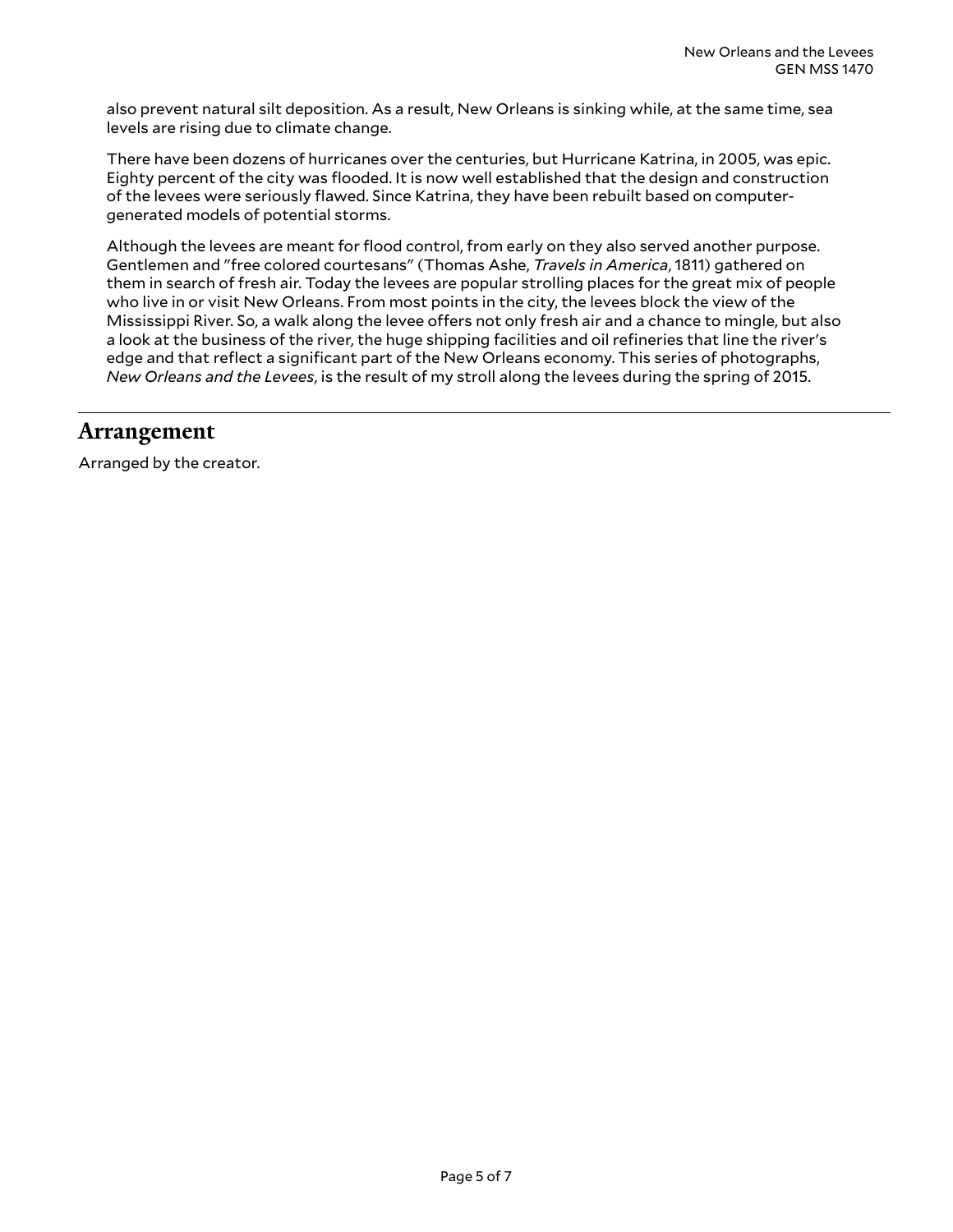### <span id="page-5-1"></span><span id="page-5-0"></span>**Collection Contents New Orleans and the Levees, 2015**

Views of sites and portraits of people on and near levees surrounding New Orleans, Louisiana, created by Karen Halverson in spring 2015 and printed as color inkjet prints on Canson Platine Fibre Rag Paper, 20 x 24 inches (51 x 61 centimeters). Images include views of buildings and ships as well as people in Orleans Parish except where noted in the guide. The prints are untitled with parenthetical numbers provided by Halverson to differentiate images. The collection comprises an edition numbered three of twelve.

Arranged by the creator.

| b. 1, f. 1  | Untitled (6604)                                             | 2015 |
|-------------|-------------------------------------------------------------|------|
| b. 1, f. 2  | Untitled (5319)                                             | 2015 |
| b. 1, f. 3  | Untitled (5596)                                             | 2015 |
| b. 1, f. 4  | Untitled (5860)                                             | 2015 |
| b. 1, f. 5  | Untitled (5512)                                             | 2015 |
| b. 1, f. 6  | Untitled (6338)<br>Photograph of a site in Jefferson Parish | 2015 |
| b. 1, f. 7  | Untitled (5874)                                             | 2015 |
| b. 1, f. 8  | Untitled (5826)                                             | 2015 |
| b. 1, f. 9  | Untitled (6029)                                             | 2015 |
| b. 1, f. 10 | Untitled (5885)                                             | 2015 |
| b. 1, f. 11 | Untitled (6040)                                             | 2015 |
| b. 1, f. 12 | Untitled (6460)                                             | 2015 |
| b. 1, f. 13 | Untitled (5181)                                             | 2015 |
| b. 1, f. 14 | Untitled (6547)                                             | 2015 |
| b. 1, f. 15 | Untitled (5867)                                             | 2015 |
| b. 1, f. 16 | Untitled (5853)                                             | 2015 |
| b. 1, f. 17 | Untitled (5570)                                             | 2015 |
| b. 1, f. 18 | Untitled (6286)<br>Photograph of a site in Jefferson Parish | 2015 |
| b. 1, f. 19 | Untitled (6517)                                             | 2015 |
| b. 1, f. 20 | Untitled (6688)                                             | 2015 |